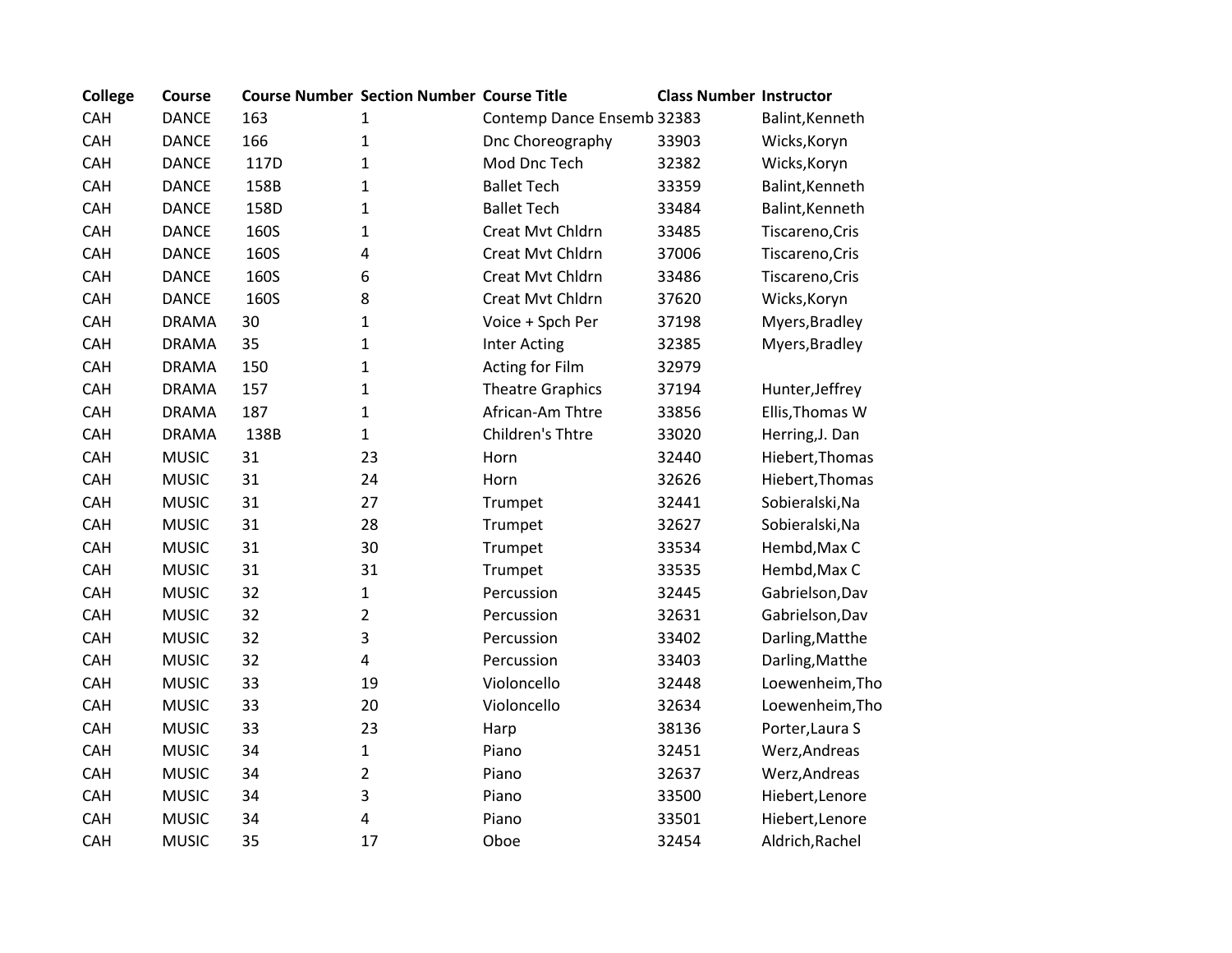| CAH        | <b>MUSIC</b> | 35  | 18             | Oboe                   | 32639 | Aldrich, Rachel |
|------------|--------------|-----|----------------|------------------------|-------|-----------------|
| CAH        | <b>MUSIC</b> | 39  | 1              | Voice                  | 32457 | Radford, Anthon |
| CAH        | <b>MUSIC</b> | 39  | $\overline{2}$ | Voice                  | 32642 | Radford, Anthon |
| CAH        | <b>MUSIC</b> | 39  | 3              | Voice                  | 32458 | Briggs, Maria S |
| CAH        | <b>MUSIC</b> | 39  | 4              | Voice                  | 32643 | Briggs, Maria S |
| CAH        | <b>MUSIC</b> | 41  | 4              | Theory & Lit II        | 32459 | Hiebert, Thomas |
| CAH        | <b>MUSIC</b> | 41  | 6              | Theory & Lit II        | 33316 | Hiebert, Thomas |
| <b>CAH</b> | <b>MUSIC</b> | 126 | $\mathbf{1}$   | Percussion T & M       | 37370 | Gabrielson, Dav |
| CAH        | <b>MUSIC</b> | 131 | 23             | Horn                   | 32473 | Hiebert, Thomas |
| CAH        | <b>MUSIC</b> | 131 | 24             | Horn                   | 32644 | Hiebert, Thomas |
| CAH        | <b>MUSIC</b> | 131 | 27             | Trumpet                | 32645 | Sobieralski, Na |
| CAH        | <b>MUSIC</b> | 131 | 28             | Trumpet                | 32477 | Sobieralski, Na |
| <b>CAH</b> | <b>MUSIC</b> | 131 | 37             | Trumpet                | 33951 | Hembd, Max C    |
| CAH        | <b>MUSIC</b> | 131 | 38             | Trumpet                | 33952 | Hembd, Max C    |
| CAH        | <b>MUSIC</b> | 132 | $\mathbf 1$    | Percussion             | 32478 | Gabrielson, Dav |
| CAH        | <b>MUSIC</b> | 132 | $\overline{2}$ | Percussion             | 32649 | Gabrielson, Dav |
| <b>CAH</b> | <b>MUSIC</b> | 132 | 3              | Percussion             | 33404 | Darling, Matthe |
| CAH        | <b>MUSIC</b> | 132 | 4              | Percussion             | 33405 | Darling, Matthe |
| CAH        | <b>MUSIC</b> | 133 | 19             | Violoncello            | 32481 | Loewenheim, Tho |
| CAH        | <b>MUSIC</b> | 133 | 20             | Violoncello            | 32652 | Loewenheim, Tho |
| CAH        | <b>MUSIC</b> | 133 | 23             | Harp                   | 38137 | Porter, Laura S |
| CAH        | <b>MUSIC</b> | 133 | 24             | Harp                   | 38138 | Porter, Laura S |
| CAH        | <b>MUSIC</b> | 134 | $\mathbf{1}$   | Piano                  | 32484 | Werz, Andreas   |
| CAH        | <b>MUSIC</b> | 134 | $\overline{2}$ | Piano                  | 32655 | Werz, Andreas   |
| CAH        | <b>MUSIC</b> | 135 | 17             | Oboe                   | 32487 | Aldrich, Rachel |
| CAH        | <b>MUSIC</b> | 135 | 18             | Oboe                   | 32658 | Aldrich, Rachel |
| CAH        | <b>MUSIC</b> | 139 | $\mathbf{1}$   | Voice                  | 32490 | Radford, Anthon |
| CAH        | <b>MUSIC</b> | 139 | $\overline{2}$ | Voice                  | 32661 | Radford, Anthon |
| CAH        | <b>MUSIC</b> | 139 | 3              | Voice                  | 32491 | Briggs, Maria S |
| <b>CAH</b> | <b>MUSIC</b> | 139 | 4              | Voice                  | 32662 | Briggs, Maria S |
| CAH        | <b>MUSIC</b> | 153 | 4              | <b>Childrens Music</b> | 33185 | Giersch, Sandra |
| CAH        | <b>MUSIC</b> | 153 | 6              | <b>Childrens Music</b> | 33460 | Mason, Emily    |
| CAH        | <b>MUSIC</b> | 169 | $\overline{2}$ | Instrm Tech Mat        | 32495 | McKeithen, Stev |
| CAH        | <b>MUSIC</b> | 179 | $\overline{2}$ | Choral Tech Mat        | 33224 | Mowrer, Tony Al |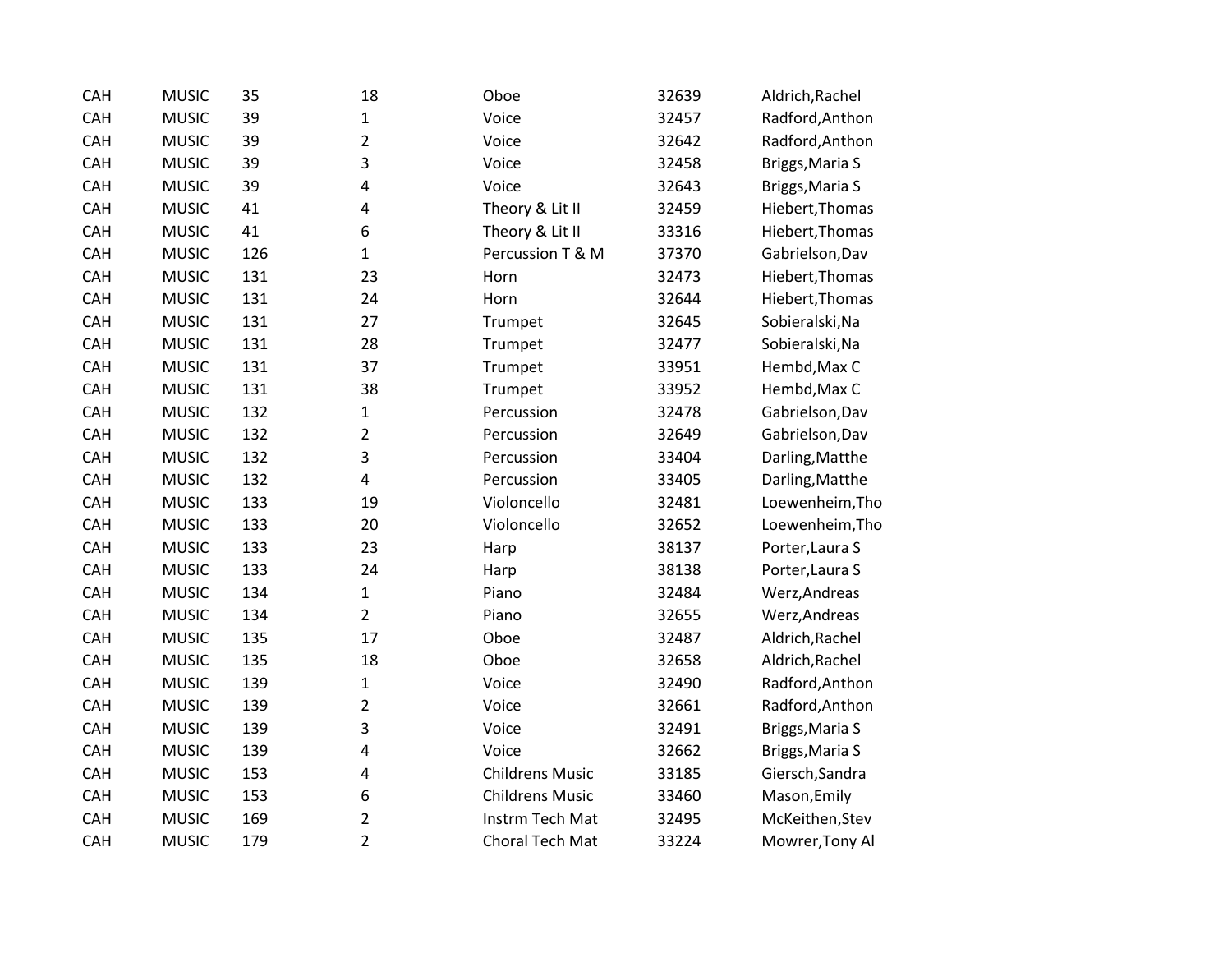| CAH | <b>MUSIC</b> | 1A    | $\overline{2}$ | Er Trn+St Sng I        | 33945 | Mowrer, Tony Al |
|-----|--------------|-------|----------------|------------------------|-------|-----------------|
| CAH | <b>MUSIC</b> | 1B    | 3              | Er Trn+St Sn II        | 32436 | Mowrer, Tony Al |
| CAH | <b>MUSIC</b> | 1B    | 4              | Er Trn+St Sn II        | 33872 | Mowrer, Tony Al |
| CAH | <b>MUSIC</b> | 102CS | 3              | <b>Chamber Singers</b> | 32462 | Earnhart, Cari  |
| CAH | <b>MUSIC</b> | 102JE | 7              | Jazz Ensemble          | 32465 | Giddens Jr, Ric |
| CAH | <b>MUSIC</b> | 102PB | 9              | <b>Basketball Band</b> | 32466 | McKeithen, Stev |
| CAH | <b>MUSIC</b> | 102PE | 11             | Perc Ensemble          | 32467 | Gabrielson, Dav |
| CAH | <b>MUSIC</b> | 103CC | $\overline{2}$ | Concert Choir          | 32468 | Earnhart, Cari  |
| CAH | <b>MUSIC</b> | 103CC | 4              | Concert Choir          | 37365 | Earnhart, Cari  |
| CAH | <b>MUSIC</b> | 103JO | 4              | Jazz Orchestra         | 32464 | Giddens Jr, Ric |
| CAH | <b>MUSIC</b> | 103JO | 6              | Jazz Orchestra         | 37366 | Giddens Jr, Ric |
| CAH | <b>MUSIC</b> | 103SB | 6              | Symphonic Band         | 32469 | McKeithen, Stev |
| CAH | <b>MUSIC</b> | 103SB | 8              | Symphonic Band         | 37367 | McKeithen, Stev |
| CAH | <b>MUSIC</b> | 103SO | 8              | SymphonyOrchestr       | 33102 | Loewenheim, Tho |
| CAH | <b>MUSIC</b> | 103SO | 11             | SymphonyOrchestr       | 37368 | Loewenheim, Tho |
| CAH | <b>MUSIC</b> | 103WO | 10             | Wind Orchestra         | 32470 | Gilroy, Gary P  |
| CAH | <b>MUSIC</b> | 103WO | $\overline{2}$ | Wind Orchestra         | 37369 | Gilroy, Gary P  |
| CAH | <b>MUSIC</b> | 117BQ | 3              | <b>Brass Quintet</b>   | 32471 | Hiebert, Thomas |
| CAH | <b>MUSIC</b> | 117CM | 10             | <b>Chamber Music</b>   | 33173 | Durst, Alan E   |
| CAH | <b>MUSIC</b> | 117CM | 11             | <b>Chamber Music</b>   | 32709 | Toren-Immerman  |
| CAH | <b>MUSIC</b> | 117CM | 13             | <b>Chamber Music</b>   | 32888 | Henriques, Dona |
| CAH | <b>MUSIC</b> | 117CM | 17             | <b>Chamber Music</b>   | 33313 | Hiebert, Thomas |
| CAH | <b>MUSIC</b> | 117CM | 19             | <b>Chamber Music</b>   | 33315 |                 |
| CAH | <b>MUSIC</b> | 117CM | 23             | <b>Chamber Music</b>   | 33417 | Sobieralski, Na |
| CAH | <b>MUSIC</b> | 117CM | 25             | <b>Chamber Music</b>   | 33418 | Ivany, Stephen  |
| CAH | <b>MUSIC</b> | 117CM | 26             | <b>Chamber Music</b>   | 33422 |                 |
| CAH | <b>MUSIC</b> | 117CM | 28             | <b>Chamber Music</b>   | 33532 |                 |
| CAH | <b>MUSIC</b> | 117CM | 13             | <b>Chamber Music</b>   | 32888 | Henriques, Dona |
| CAH | <b>MUSIC</b> | 117JC | 3              | Jazz Combo             | 33538 | Sawyer, Jaz     |
| CAH | <b>MUSIC</b> | 117JC | 5              | Jazz Combo             | 33103 | Giddens Jr, Ric |
| CAH | <b>MUSIC</b> | 117JC | $\overline{7}$ | Jazz Combo             | 33451 | Giddens Jr, Ric |
| CAH | <b>MUSIC</b> | 127A  | $\overline{2}$ | Brass Tech & Mat       | 33038 | Sobieralski, Na |
| CAH | <b>MUSIC</b> | 134J  | 91             | Piano                  | 33014 | VonBerg, Craig  |
| CAH | <b>MUSIC</b> | 134J  | 92             | Piano                  | 33015 | VonBerg, Craig  |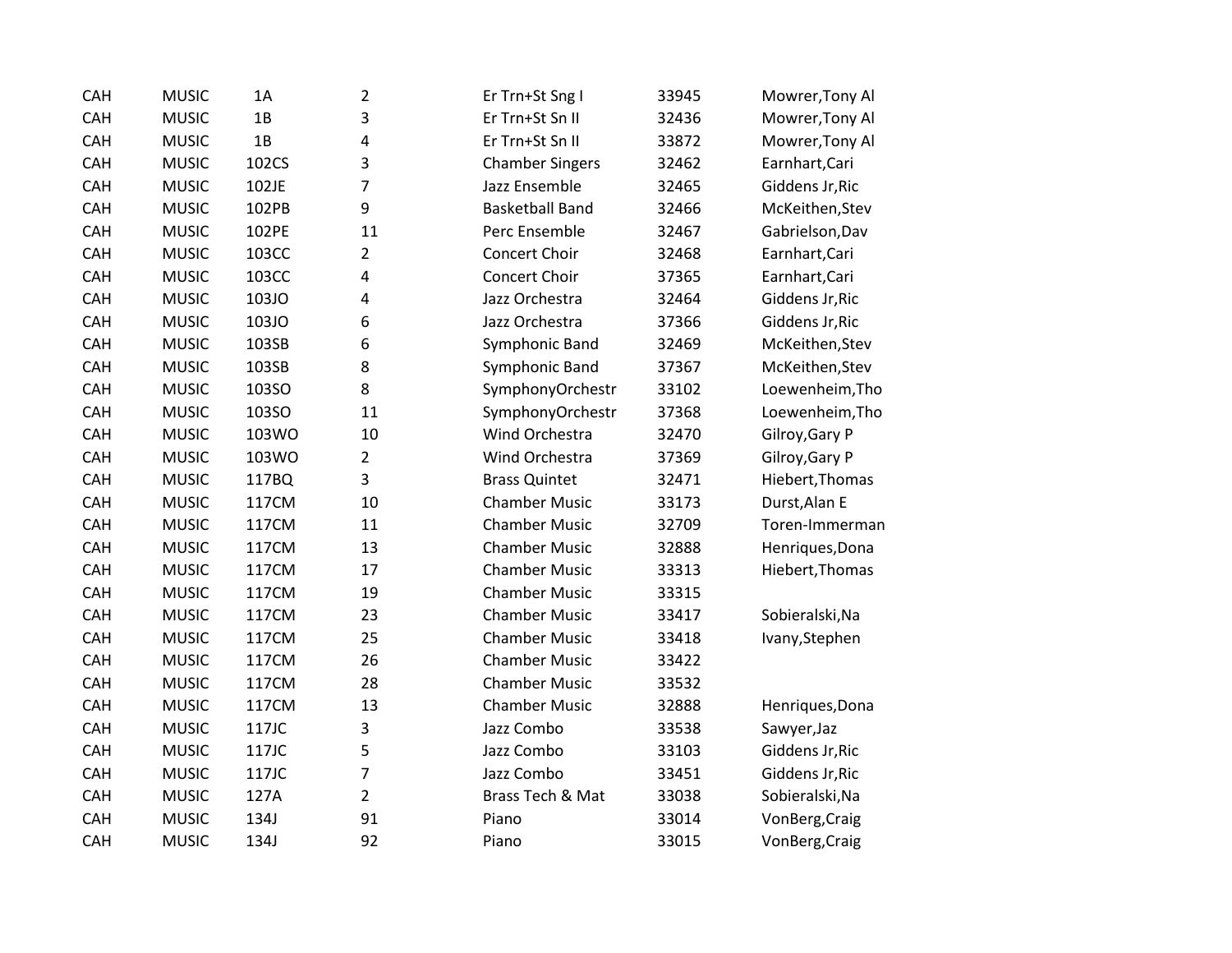| CAH         | <b>MUSIC</b> | 158A | $\overline{2}$          | Adv Instrm Cond               | 32493 | Keenan, Christi  |
|-------------|--------------|------|-------------------------|-------------------------------|-------|------------------|
| CAH         | <b>MUSIC</b> | 185B | $\overline{2}$          | Lyric Diction II              | 33171 | Briggs, Maria S  |
| <b>CHHS</b> | AT           | 222  | $\mathbf 1$             | Anatomy, Evaluation, an 37462 |       | Rae, Dan         |
| <b>CHHS</b> | AT           | 222  | $\overline{2}$          | Anatomy, Evaluation, an 37463 |       | Moore, Stephanie |
| <b>CHHS</b> | <b>NURS</b>  | 10L  | $\mathbf{1}$            | Prac Fund Concpt Cli          | 31203 | Fleming, Pamela  |
| <b>CHHS</b> | <b>NURS</b>  | 10L  | 3                       | Prac Fund Concpt Cli          | 31204 | Raffle Jr, Fran  |
| <b>CHHS</b> | <b>NURS</b>  | 10L  | 9                       | Prac Fund Concpt Cli          | 31205 | Battad, Melissa  |
| <b>CHHS</b> | <b>NURS</b>  | 10L  | 11                      | Prac Fund Concpt Cli          | 31275 | Fleming, Pamela  |
| <b>CHHS</b> | <b>NURS</b>  | 10L  | 13                      | Prac Fund Concpt Cli          | 31672 | Fleming, Pamela  |
| <b>CHHS</b> | <b>NURS</b>  | 10L  | 15                      | Prac Fund Concpt Cli          | 31808 | Lee, Touthao Ch  |
| <b>CHHS</b> | <b>NURS</b>  | 110L | $\mathbf{1}$            | Prac Bas Con Nrs              | 31613 | Saunders, Laven  |
| <b>CHHS</b> | <b>NURS</b>  | 110L | $\overline{\mathbf{4}}$ | Prac Bas Con Nrs              | 31144 | Morris, Heather  |
| <b>CHHS</b> | <b>NURS</b>  | 110L | 5                       | Prac Bas Con Nrs              | 31145 | Reed, Tara Jane  |
| <b>CHHS</b> | <b>NURS</b>  | 110L | $\overline{7}$          | Prac Bas Con Nrs              | 31146 | Cotton, Jacquel  |
| <b>CHHS</b> | <b>NURS</b>  | 110L | 9                       | Prac Bas Con Nrs              | 31147 | Medeiros, Chris  |
| <b>CHHS</b> | <b>NURS</b>  | 110L | 11                      | Prac Bas Con Nrs              | 31276 | Reed, Tara Jane  |
| <b>CHHS</b> | <b>NURS</b>  | 121L | $\mathbf{1}$            | Pr Psychosoc Nsg              | 31150 | Lee, Kwangeun    |
| <b>CHHS</b> | <b>NURS</b>  | 121L | 3                       | Pr Psychosoc Nsg              | 31444 | Lee, Kwangeun    |
| <b>CHHS</b> | <b>NURS</b>  | 121L | $\overline{7}$          | Pr Psychosoc Nsg              | 31446 | Armas, Julia C.  |
| <b>CHHS</b> | <b>NURS</b>  | 121L | 9                       | Pr Psychosoc Nsg              | 31447 | Armas, Julia C.  |
| <b>CHHS</b> | <b>NURS</b>  | 121L | 11                      | Pr Psychosoc Nsg              | 31448 | Mehlhoff, Hayle  |
| <b>CHHS</b> | <b>NURS</b>  | 121L | 12                      | Pr Psychosoc Nsg              | 31445 | Lee, Kwangeun    |
| <b>CHHS</b> | <b>NURS</b>  | 131L | 3                       | <b>Pract Childrearg</b>       | 31153 | Lally, Jeffrey   |
| <b>CHHS</b> | <b>NURS</b>  | 131L | $\overline{\mathbf{4}}$ | <b>Pract Childrearg</b>       | 31155 | Cross, David D   |
| <b>CHHS</b> | <b>NURS</b>  | 131L | 11                      | <b>Pract Childrearg</b>       | 31277 | Lally, Jeffrey   |
| <b>CHHS</b> | <b>NURS</b>  | 131L | 12                      | <b>Pract Childrearg</b>       | 31156 | Cross, David D   |
| <b>CHHS</b> | <b>NURS</b>  | 131L | 13                      | <b>Pract Childrearg</b>       | 31154 | Cross, David D   |
| <b>CHHS</b> | <b>NURS</b>  | 131L | 14                      | <b>Pract Childrearg</b>       | 31342 | Deimerly, Debor  |
| <b>CHHS</b> | <b>NURS</b>  | 132L | $\mathbf 1$             | Pract Childbearg              | 31157 | Ravizza, Lori A  |
| <b>CHHS</b> | <b>NURS</b>  | 132L | 3                       | <b>Pract Childbearg</b>       | 31160 | Leyva, Marigold  |
| <b>CHHS</b> | <b>NURS</b>  | 132L | $\overline{7}$          | <b>Pract Childbearg</b>       | 31158 | Kitongan, Noela  |
| <b>CHHS</b> | <b>NURS</b>  | 132L | 8                       | Pract Childbearg              | 31457 | Leyva, Marigold  |
| <b>CHHS</b> | <b>NURS</b>  | 132L | 13                      | <b>Pract Childbearg</b>       | 31343 | Roberts, Michel  |
| <b>CHHS</b> | <b>NURS</b>  | 132L | 15                      | <b>Pract Childbearg</b>       | 31159 | Kitongan, Noela  |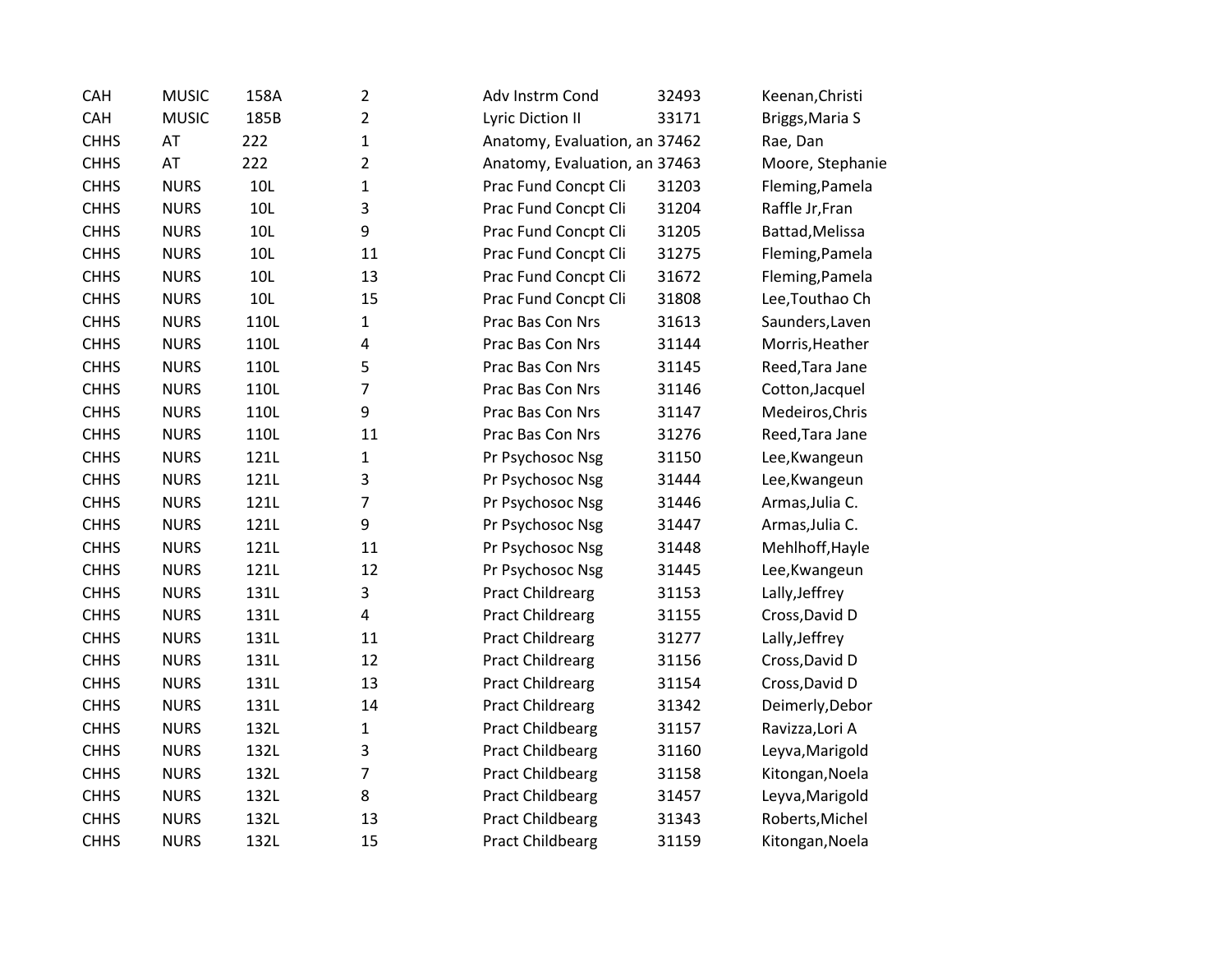| <b>CHHS</b> | <b>NURS</b> | 140L  | $\mathbf{1}$   | Prac Compx Nurs          | 31259 | Lee-Riggins, An |
|-------------|-------------|-------|----------------|--------------------------|-------|-----------------|
| <b>CHHS</b> | <b>NURS</b> | 140L  | 3              | Prac Compx Nurs          | 31163 | Isaak, Michael  |
| <b>CHHS</b> | <b>NURS</b> | 140L  | 5              | Prac Compx Nurs          | 31164 | Isaak, Michael  |
| <b>CHHS</b> | <b>NURS</b> | 140L  | 7              | Prac Compx Nurs          | 31165 | Witt, Catherine |
| <b>CHHS</b> | <b>NURS</b> | 140L  | 9              | Prac Compx Nurs          | 31348 | Ramirez, Alexis |
| <b>CHHS</b> | <b>NURS</b> | 140L  | 11             | Prac Compx Nurs          | 31364 | Cavazos, Alexis |
| <b>CHHS</b> | <b>NURS</b> | 141LS | 1              | Prac Com Hlth            | 31260 | Griffin-Myers,  |
| <b>CHHS</b> | <b>NURS</b> | 141LS | $\overline{2}$ | Prac Com Hlth            | 31168 | Estrada, Elsa A |
| <b>CHHS</b> | <b>NURS</b> | 141LS | 5              | Prac Com Hlth            | 31169 | Senzaki, Susan  |
| <b>CHHS</b> | <b>NURS</b> | 141LS | 6              | Prac Com Hlth            | 31206 | Bustamante, Reg |
| <b>CHHS</b> | <b>NURS</b> | 141LS | 10             | Prac Com Hlth            | 31365 | Mendoza, Brauli |
| <b>CHHS</b> | <b>NURS</b> | 141LS | 11             | Prac Com Hlth            | 31167 |                 |
| <b>CHHS</b> | <b>NURS</b> | 141LS | 12             | Prac Com Hlth            | 31349 | Estrada, Elsa A |
| <b>CHHS</b> | <b>NURS</b> | 150AL | $\mathbf 1$    | Prac Lead Clin Man       | 31843 | Spencer, Janine |
| <b>CHHS</b> | <b>NURS</b> | 150AL | $\overline{2}$ | Prac Lead Clin Man       | 37916 | Miller, Shauna  |
| <b>CHHS</b> | <b>NURS</b> | 150AL | 3              | Prac Lead Clin Man       | 31845 | Tune, Bryan Wil |
| <b>CHHS</b> | <b>NURS</b> | 150AL | $\pmb{4}$      | Prac Lead Clin Man       | 37917 | Terzian, Talar  |
| <b>CHHS</b> | <b>NURS</b> | 150AL | 5              | Prac Lead Clin Man       | 31846 | Lally, Jeffrey  |
| <b>CHHS</b> | <b>NURS</b> | 150AL | 7              | Prac Lead Clin Man       | 31847 | Nair, Nisha     |
| <b>CHHS</b> | <b>NURS</b> | 150AL | 9              | Prac Lead Clin Man       | 31848 | Senzaki, Susan  |
| <b>CHHS</b> | <b>NURS</b> | 150AL | 10             | Prac Lead Clin Man       | 31908 | Griffin-Myers,  |
| <b>CHHS</b> | PHTH        | 508   | 3              | <b>Assess Manage II</b>  | 31899 | Adame, Jennifer |
| <b>CHHS</b> | PHTH        | 508   | 5              | Assess Manage II         | 31519 | Zarrinkhameh,L  |
| <b>CHHS</b> | <b>PHTH</b> | 511   | 7              | <b>Anat Axial Skel</b>   | 31521 | Messias Sarmen  |
| <b>CHHS</b> | PHTH        | 511   | 9              | <b>Anat Axial Skel</b>   | 31522 | Messias Sarmen  |
| <b>CHHS</b> | <b>PHTH</b> | 518   | $\pmb{4}$      | Ortho Manage II          | 31554 | Walker, Deborah |
| <b>CHHS</b> | PHTH        | 518   | 5              | Ortho Manage II          | 31895 | Walker, Deborah |
| <b>CHHS</b> | PHTH        | 526   | 3              | Electro PT               | 31560 | Hickey, Cheryl  |
| <b>CHHS</b> | PHTH        | 526   | 5              | Electro PT               | 31561 | Hickey, Cheryl  |
| <b>CHHS</b> | PHTH        | 527   | 3              | App Neuro I              | 31516 | Rivera, Monica  |
| <b>CHHS</b> | PHTH        | 527   | $\pmb{4}$      | App Neuro I              | 31912 | Hajela, Nupur   |
| <b>CHHS</b> | PHTH        | 529   | 3              | Neuro Manage II          | 31558 | Ko, Na Hyeon    |
| <b>CHHS</b> | PHTH        | 529   | $\overline{4}$ | Neuro Manage II          | 31896 | Trask, Elisha M |
| <b>CHHS</b> | <b>PHTH</b> | 534   | 3              | <b>Gait and Movement</b> | 31524 | McOmber, Jason  |